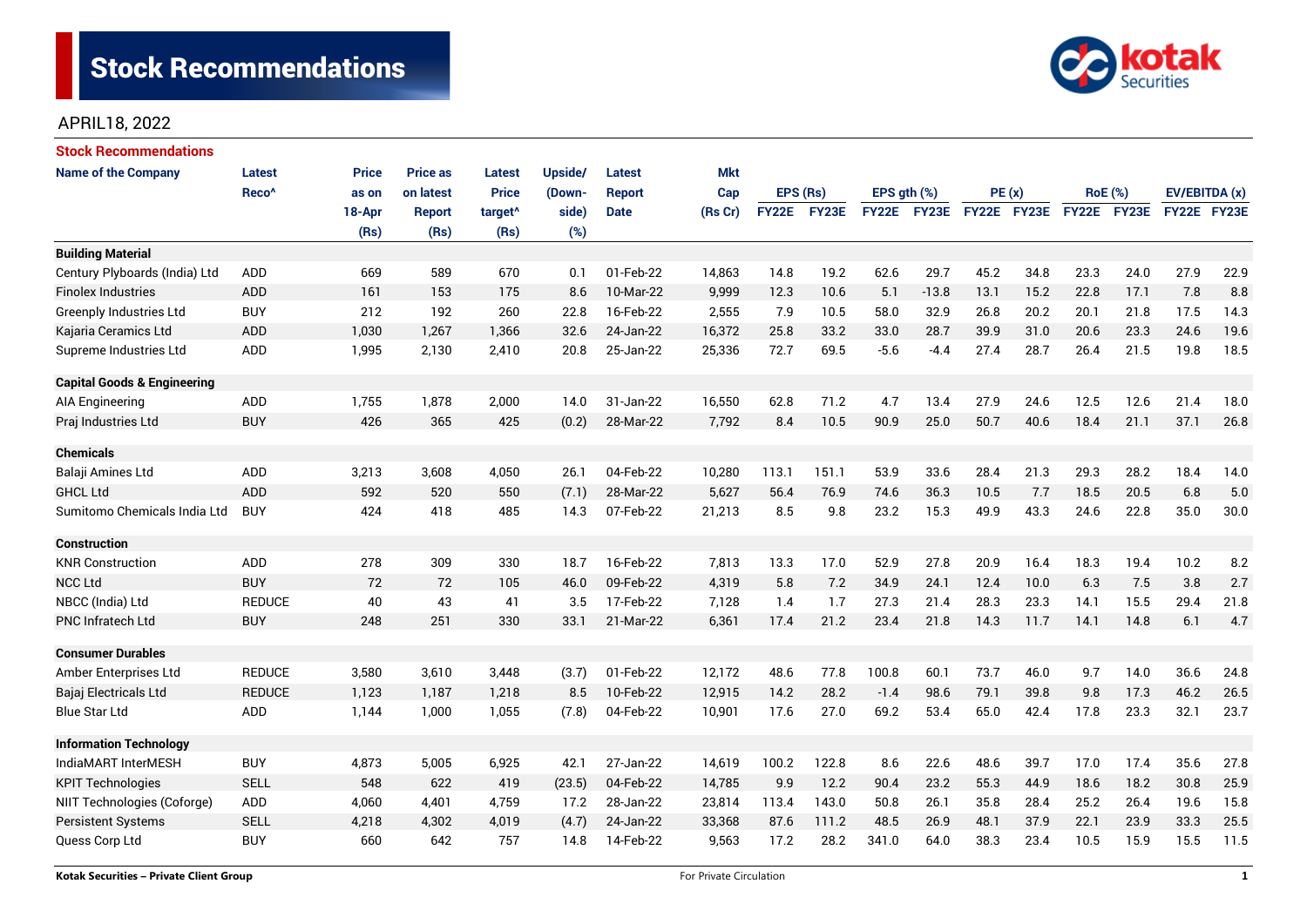

# APRIL 18, 2022

| <b>Stock Recommendations</b>       |                   |              |                 |                     |         |               |            |              |       |                  |         |             |      |                |       |               |      |
|------------------------------------|-------------------|--------------|-----------------|---------------------|---------|---------------|------------|--------------|-------|------------------|---------|-------------|------|----------------|-------|---------------|------|
| <b>Name of the Company</b>         | <b>Latest</b>     | <b>Price</b> | <b>Price as</b> | <b>Latest</b>       | Upside/ | Latest        | <b>Mkt</b> |              |       |                  |         |             |      |                |       |               |      |
|                                    | Reco <sup>^</sup> | as on        | on latest       | <b>Price</b>        | (Down-  | <b>Report</b> | Cap        | EPS (Rs)     |       | EPS $qth$ $(\%)$ |         | PE(x)       |      | <b>RoE</b> (%) |       | EV/EBITDA (x) |      |
|                                    |                   | 18-Apr       | <b>Report</b>   | target <sup>^</sup> | side)   | <b>Date</b>   | (Rs Cr)    | <b>FY22E</b> | FY23E | <b>FY22E</b>     | FY23E   | FY22E FY23E |      | <b>FY22E</b>   | FY23E | FY22E FY23E   |      |
|                                    |                   | (Rs)         | (Rs)            | (Rs)                | (%)     |               |            |              |       |                  |         |             |      |                |       |               |      |
| <b>Metals &amp; Mining</b>         |                   |              |                 |                     |         |               |            |              |       |                  |         |             |      |                |       |               |      |
| <b>MOIL Ltd</b>                    | <b>BUY</b>        | 183          | 170             | 215                 | 17.7    | 18-Feb-22     | 4,866      | 14.5         | 16.4  | 95.9             | 13.1    | 12.6        | 11.1 | 11.5           | 12.2  | 6.4           | 4.9  |
| APL Apollo Tubes Ltd               | <b>BUY</b>        | 1,039        | 820             | 980                 | (5.7)   | 28-Jan-22     | 25,985     | 21.0         | 27.0  | $-27.6$          | 28.6    | 49.5        | 38.5 | 26.7           | 26.8  | 28.6          | 22.7 |
|                                    |                   |              |                 |                     |         |               |            |              |       |                  |         |             |      |                |       |               |      |
| Oil & Gas                          |                   |              |                 |                     |         |               |            |              |       |                  |         |             |      |                |       |               |      |
| Chennai Petroleum Corp             | <b>BUY</b>        | 182          | 104             | 127                 | (30.1)  | 25-Jan-22     | 2,709      | 30.3         | 18.2  | 75.1             | $-39.9$ | 6.0         | 10.0 | 24.6           | 12.5  | 7.4           | 9.1  |
| <b>Gujarat Gas</b>                 | ADD               | 531          | 660             | 734                 | 38.3    | 10-Feb-22     | 36,502     | 18.7         | 26.7  | 0.5              | 42.8    | 28.4        | 19.9 | 24.3           | 27.3  | 17.4          | 12.5 |
| <b>MRPL</b>                        | ADD               | 53           | 47              | 50                  | (5.3)   | 31-Jan-22     | 9,251      | 1.2          | 6.8   | $-137.5$         | 466.7   | 44.0        | 7.8  | 4.7            | 23.8  | 14.1          | 9.2  |
|                                    |                   |              |                 |                     |         |               |            |              |       |                  |         |             |      |                |       |               |      |
| <b>Paints</b>                      |                   |              |                 |                     |         |               |            |              |       |                  |         |             |      |                |       |               |      |
| Akzo Nobel India Ltd               | <b>BUY</b>        | 1,884        | 1,887           | 2,670               | 41.7    | 14-Feb-22     | 8,798      | 57.9         | 67.2  | 27.3             | 16.1    | 32.5        | 28.0 | 17.9           | 19.7  | 19.6          | 16.7 |
|                                    |                   |              |                 |                     |         |               |            |              |       |                  |         |             |      |                |       |               |      |
| <b>Pharmaceuticals</b>             |                   |              |                 |                     |         |               |            |              |       |                  |         |             |      |                |       |               |      |
| Suven Pharmaceuticals              | <b>REDUCE</b>     | 579          | 561             | 550                 | (5.1)   | 17-Aug-21     | 14,718     | 16.9         | 21.1  | 19.0             | 24.9    | 34.3        | 27.5 | 27.6           | 26.5  | 26.9          | 21.0 |
|                                    |                   |              |                 |                     |         |               |            |              |       |                  |         |             |      |                |       |               |      |
| <b>Transportation</b>              |                   |              |                 |                     |         |               |            |              |       |                  |         |             |      |                |       |               |      |
| Aegis Logistics Ltd                | <b>BUY</b>        | 239          | 216             | 310                 | 29.5    | 14-Feb-22     | 7,994      | 12.6         | 13.6  | 28.6             | 7.9     | 19.0        | 17.6 | 20.4           | 19.0  | 10.9          | 9.8  |
| <b>Allcargo Global Logistics</b>   | <b>BUY</b>        | 366          | 346             | 430                 | 17.6    | 15-Feb-22     | 8,996      | 27.7         | 31.3  | 246.3            | 13.0    | 13.2        | 11.7 | 21.2           | 20.1  | 7.0           | 5.9  |
| <b>Blue Dart Express</b>           | <b>BUY</b>        | 6,463        | 6,926           | 7,975               | 23.4    | 01-Feb-22     | 15,382     | 115.0        | 134.0 | 98.3             | 16.5    | 56.2        | 48.2 | 36.2           | 33.3  | 16.0          | 13.8 |
| <b>VRL Logistics Ltd</b>           | <b>BUY</b>        | 515          | 499             | 625                 | 21.5    | 04-Feb-22     | 4,693      | 11.3         | 18.3  | 117.3            | 61.9    | 45.5        | 28.1 | 14.3           | 21.6  | 14.5          | 11.0 |
|                                    |                   |              |                 |                     |         |               |            |              |       |                  |         |             |      |                |       |               |      |
| <b>Others</b>                      |                   |              |                 |                     |         |               |            |              |       |                  |         |             |      |                |       |               |      |
| Bata India Ltd                     | <b>BUY</b>        | 1,957        | 1,895           | 2,380               | 21.6    | 10-Feb-22     | 25,249     | 27.0         | 36.6  | $-509.1$         | 35.6    | 72.5        | 53.5 | 16.3           | 19.4  | 35.6          | 28.4 |
| <b>Central Depository Services</b> | <b>REDUCE</b>     | 1,434        | 1,510           | 1,505               | 5.0     | 10-Feb-22     | 15,057     | 29.9         | 34.8  | 55.7             | 16.4    | 48.0        | 41.2 | 28.5           | 26.6  | 38.2          | 32.7 |
| <b>EPL Ltd</b>                     | ADD               | 174          | 187             | 205                 | 17.7    | 10-Feb-22     | 5,484      | 7.1          | 8.6   | $-6.6$           | 21.1    | 24.5        | 20.2 | 12.1           | 13.2  | 9.5           | 7.9  |
| JK Paper Ltd                       | ADD               | 365          | 315             | 340                 | (6.8)   | 22-Mar-22     | 6,497      | 35.0         | 51.2  | 146.5            | 46.3    | 10.4        | 7.1  | 19.6           | 23.1  | 6.5           | 4.8  |
| Radico Khaitan Ltd                 | <b>REDUCE</b>     | 909          | 903             | 890                 | (2.1)   | 08-Apr-22     | 12,087     | 20.6         | 24.5  | 1.5              | 18.9    | 44.1        | 37.1 | 14.6           | 15.2  | 28.0          | 24.9 |
| <b>VIP Industries Ltd</b>          | <b>REDUCE</b>     | 721          | 648             | 620                 | (13.9)  | 04-Feb-22     | 10,231     | 6.2          | 12.0  | $-187.3$         | 93.5    | 116.2       | 60.0 | 14.3           | 23.2  | 52.7          | 32.6 |
| Welspun Corp Ltd                   | <b>SELL</b>       | 212          | 173             | 120                 | (43.3)  | 14-Feb-22     | 5,606      | 11.9         | 9.2   | $-49.8$          | $-22.7$ | 17.8        | 23.0 | 7.8            | 5.9   | 7.7           | 8.5  |

*Source: Kotak Securities - Private Client Group*

All recommendations are with a 12 month perspective from the date of the report/update. Investors are requested to use their discretion while deciding the timing, quantity of investment as well as the exit.

NR NoRated. The investment rating and target price, if any, have been suspended temporarily. Such suspension is in compliance with applicable regulation(s) and/or Kotak Securities policies in circumstances when Kotak Secur

Or its affiliates is acting in an advisory capacity in a merger or strategic transaction involving this company and in certain other circumstances.

**NM Not meaningful**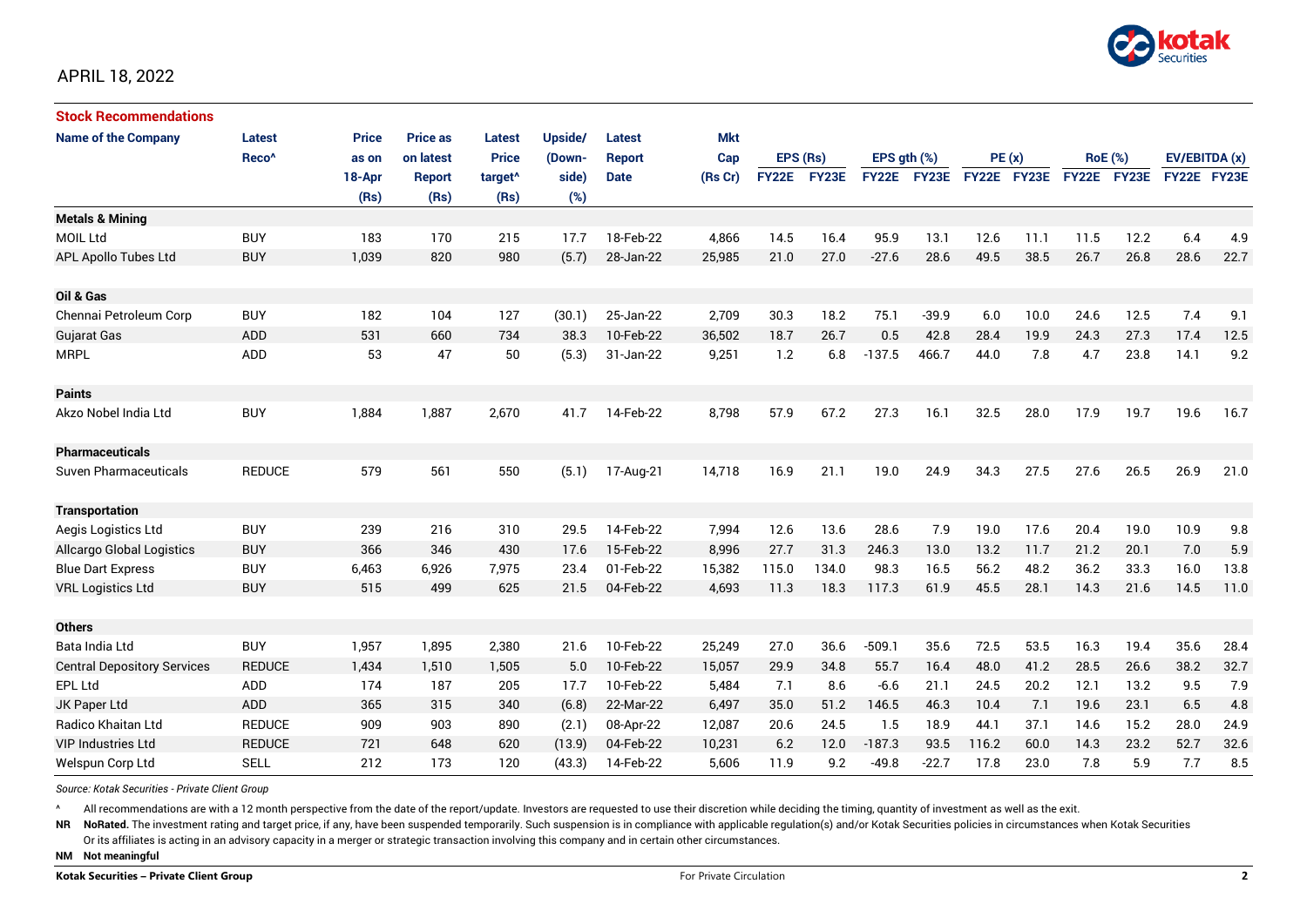

# APRIL 18, 2022

# **RATING SCALE (PRIVATE CLIENT GROUP)**

#### **Definitions of ratings**

| <b>BUY</b>       | $-$                      | We expect the stock to deliver more than 15% returns over the next 12 months                                                                                                                                                                                                                                                                                                                                                     |
|------------------|--------------------------|----------------------------------------------------------------------------------------------------------------------------------------------------------------------------------------------------------------------------------------------------------------------------------------------------------------------------------------------------------------------------------------------------------------------------------|
| <b>ADD</b>       |                          | - We expect the stock to deliver $5\%$ - 15% returns over the next 12 months                                                                                                                                                                                                                                                                                                                                                     |
| <b>REDUCE</b>    |                          | - We expect the stock to deliver -5% - +5% returns over the next 12 months                                                                                                                                                                                                                                                                                                                                                       |
| <b>SELL</b>      |                          | - We expect the stock to deliver $\lt$ -5% returns over the next 12 months                                                                                                                                                                                                                                                                                                                                                       |
| <b>NR</b>        | $-$                      | Not Rated. Kotak Securities is not assigning any rating or price target to the stock.                                                                                                                                                                                                                                                                                                                                            |
|                  |                          | The report has been prepared for information purposes only.                                                                                                                                                                                                                                                                                                                                                                      |
| <b>SUBSCRIBE</b> | $-$                      | We advise investor to subscribe to the IPO.                                                                                                                                                                                                                                                                                                                                                                                      |
| <b>RS</b>        | $-$                      | Rating Suspended. Kotak Securities has suspended the investment rating and price target for this stock, either because there is not a sufficient fundamental basis for determining, or there<br>are legal, regulatory or policy constraints around publishing, an investment rating or target. The previous investment rating and price target, if any, are no longer in effect for this stock and<br>should not be relied upon. |
| <b>NA</b>        |                          | - Not Available or Not Applicable. The information is not available for display or is not applicable                                                                                                                                                                                                                                                                                                                             |
| <b>NM</b>        | $\overline{\phantom{0}}$ | Not Meaningful. The information is not meaningful and is therefore excluded.                                                                                                                                                                                                                                                                                                                                                     |
| <b>NOTE</b>      | $-$                      | Our target prices are with a 12-month perspective. Returns stated in the rating scale are our internal benchmark.                                                                                                                                                                                                                                                                                                                |

# **FUNDAMENTAL RESEARCH TEAM (PRIVATE CLIENT GROUP)**

| <b>Shrikant Chouhan</b>                                                                                | Arun Agarwal                                                                                                    | <b>Amit Agarwal, CFA</b>            | <b>Hemali Dhame</b>          |
|--------------------------------------------------------------------------------------------------------|-----------------------------------------------------------------------------------------------------------------|-------------------------------------|------------------------------|
| <b>Head of Research</b>                                                                                | Auto & Auto Ancillary                                                                                           | <b>Transportation, Paints, FMCG</b> | <b>Banking &amp; Finance</b> |
| shrikant.chouhan@kotak.com                                                                             | arun.agarwal@kotak.com                                                                                          | agarwal.amit@kotak.com              | Hemali.Dhame@kotak.com       |
| +91 22 6218 5408                                                                                       | +91 22 6218 6443                                                                                                | +91 22 6218 6439                    | +91 22 6218 6433             |
| <b>Jatin Damania</b>                                                                                   | Purvi Shah                                                                                                      | <b>Rini Mehta</b>                   | K. Kathirvelu                |
| Metals & Mining, Midcap                                                                                | Pharmaceuticals                                                                                                 | <b>Research Associate</b>           | <b>Support Executive</b>     |
| jatin.damania@kotak.com                                                                                | purvi.shah@kotak.com                                                                                            | rini.mehta@kotak.com                | k.kathirvelu@kotak.com       |
| +91 22 6218 6440                                                                                       | +91 22 6218 6432                                                                                                | +91 80801 97299                     | +91 22 6218 6427             |
| <b>Sumit Pokharna</b><br>Oil and Gas. Information Tech<br>sumit.pokharna@kotak.com<br>+91 22 6218 6438 | Pankaj Kumar<br><b>Construction, Capital Goods &amp; Midcaps</b><br>pankajr.kumar@kotak.com<br>+91 22 6218 6434 |                                     |                              |

#### **TECHNICAL RESEARCH TEAM (PRIVATE CLIENT GROUP)**

| <b>Shrikant Chouhan</b>    | <b>Amol Athawale</b>    |  |
|----------------------------|-------------------------|--|
| shrikant.chouhan@kotak.com | amol.athawale@kotak.com |  |
| +91 22 6218 5408           | +91 20 6620 3350        |  |
|                            |                         |  |

**Sayed Haider** Research Associate [sayed.haider@kotak.com](mailto:sayed.haider@kotak.com) +91 22 62185498

#### **DERIVATIVES RESEARCH TEAM (PRIVATE CLIENT GROUP)**

+91 22 6218 5497 +91 33 6615 6273

**Sahaj Agrawal Prashanth Lalu Prasenjit Biswas, CMT, CFTe** [sahaj.agrawal@kotak.com](mailto:sahaj.agrawal@kotak.com) [prashanth.lalu@kotak.com](mailto:prashanth.lalu@kotak.com) [prasenjit.biswas@kotak.com](mailto:prasenjit.biswas@kotak.com)